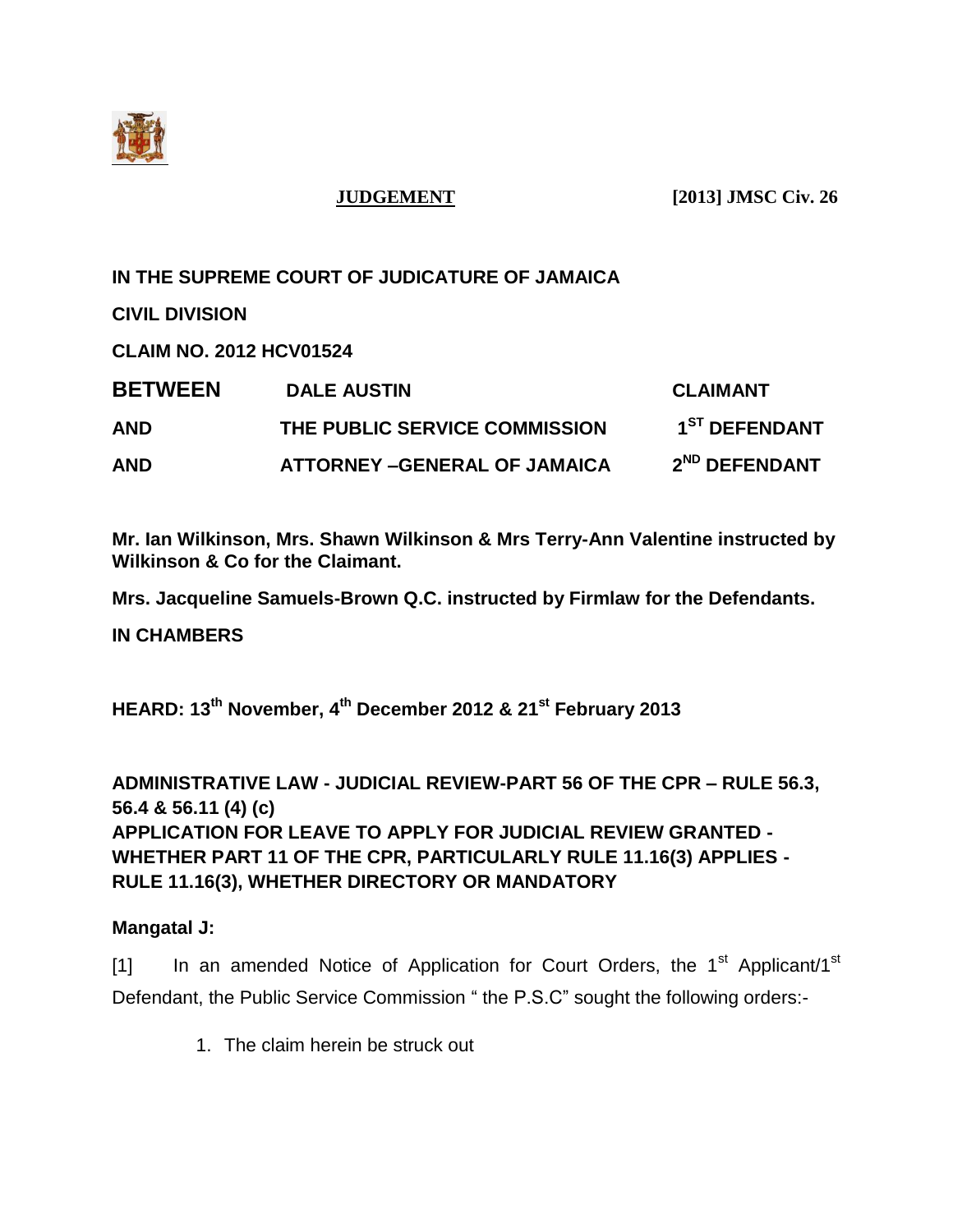1A. That the *ex parte* order made herein granting permission for judicial review be set aside.

- 2. The P.S.C.be granted an extension of time for applying to set aside the permission granted for leave to apply for Judicial Review and for vacating paragraph 2 of the Ex parte Order of March 16, 2012 set out below in paragraph numbered 3 herein.
- 3. The Order made herein on March 16, 2012 to wit "An Order granting permission to apply for judicial review shall operate as a stay of the decision of the First Respondent to terminate the services of the Applicant " (hereinafter "**the order for a stay")** be vacated.
- 4. The Attorney General of Jamaica be removed as a party to this claim.

#### **The grounds on which the P.S.C. is seeking the orders are as follows:**

- a) The Claimant is not entitled to judicial review as he was employed on a contract and his termination is in accordance with the terms of his contract. Further, the Public Service Regulations do not apply. Additionally, the Claimant has failed to serve the P.S.C. with a copy of the Ex parte Order made on his ex parte application as required by the law.
- b) The Ex parte Order made on the Claimant's application and served on the P.S.C. is irregular and/or null and void.
- c) The Ex parte Order was made without the P.S.C. having had an opportunity to make submissions.
- d) The Ex parte Order of March 16, 2012 was made in the absence of evidence from the P.S.C.
- e) On the evidence now adduced the Order for a stay ought not to continue in force.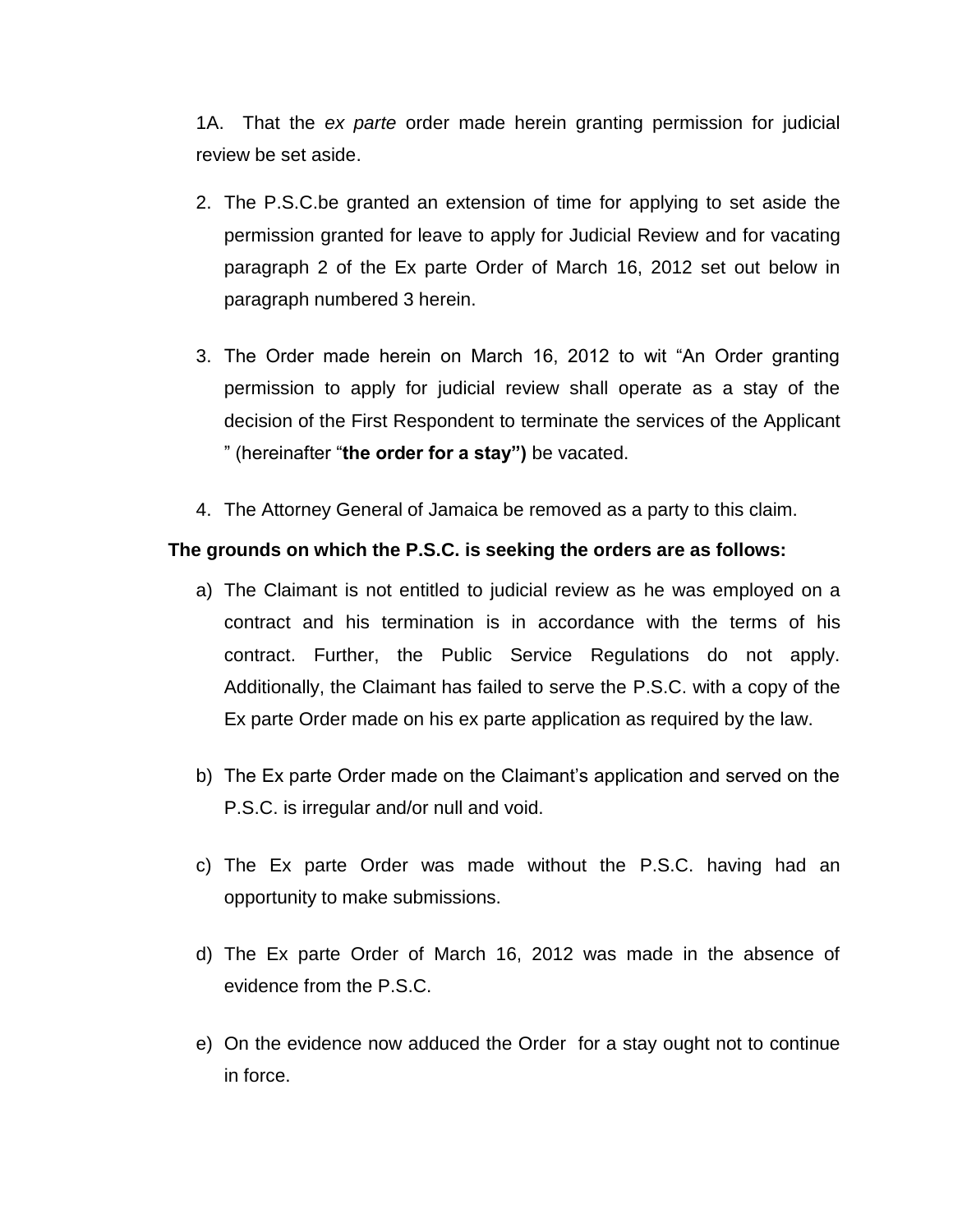- f) The effect of the Order for a stay is to undo that which had already taken effect and accordingly was not a conservatory Order preserving the status quo.
- g) The Order for a stay is not necessary in all the circumstances.
- h) The balance of convenience is in favour of the Order being vacated.
- i) As a matter of law the Attorney General is not a proper party in Judicial Review proceedings.
- j) Such other grounds as are revealed in the Affidavits of Lois Parkes herein.

[2] The Privy Council in the decision of **Sharma v Brown-Antoine [2007] W.L.R. 780** has made it clear that where leave had been granted to move for Judicial Review, the Court should exercise its discretion to set the leave aside very sparingly. In this application, a number of the points taken require adjudication in a preliminary way since, if they were to succeed, this would mean that the Court need not examine other arguments raised.

[3] The main point taken at this juncture was that the ex parte Order made on the Claimant's application and served on the P.S.C is irregular and or null and void. It was argued that the Order failed to comply with Rule 11.16(3) of the Civil Procedure Rules (the "C.P.R."). In her written submissions filed on the  $30<sup>th</sup>$  November 2012, learned Queen's Counsel, Mrs. Samuels-Brown developed and expanded upon these arguments as follows:-

*(See paragraph 14 of Written Submissions)*

*14. Based on the foregoing arguments it is submitted that:-*

*i. The order as filed by the Claimant is not an order as contemplated by the rules and leave granted to the Claimant has accordingly lapsed and his claim ought to be struck out.*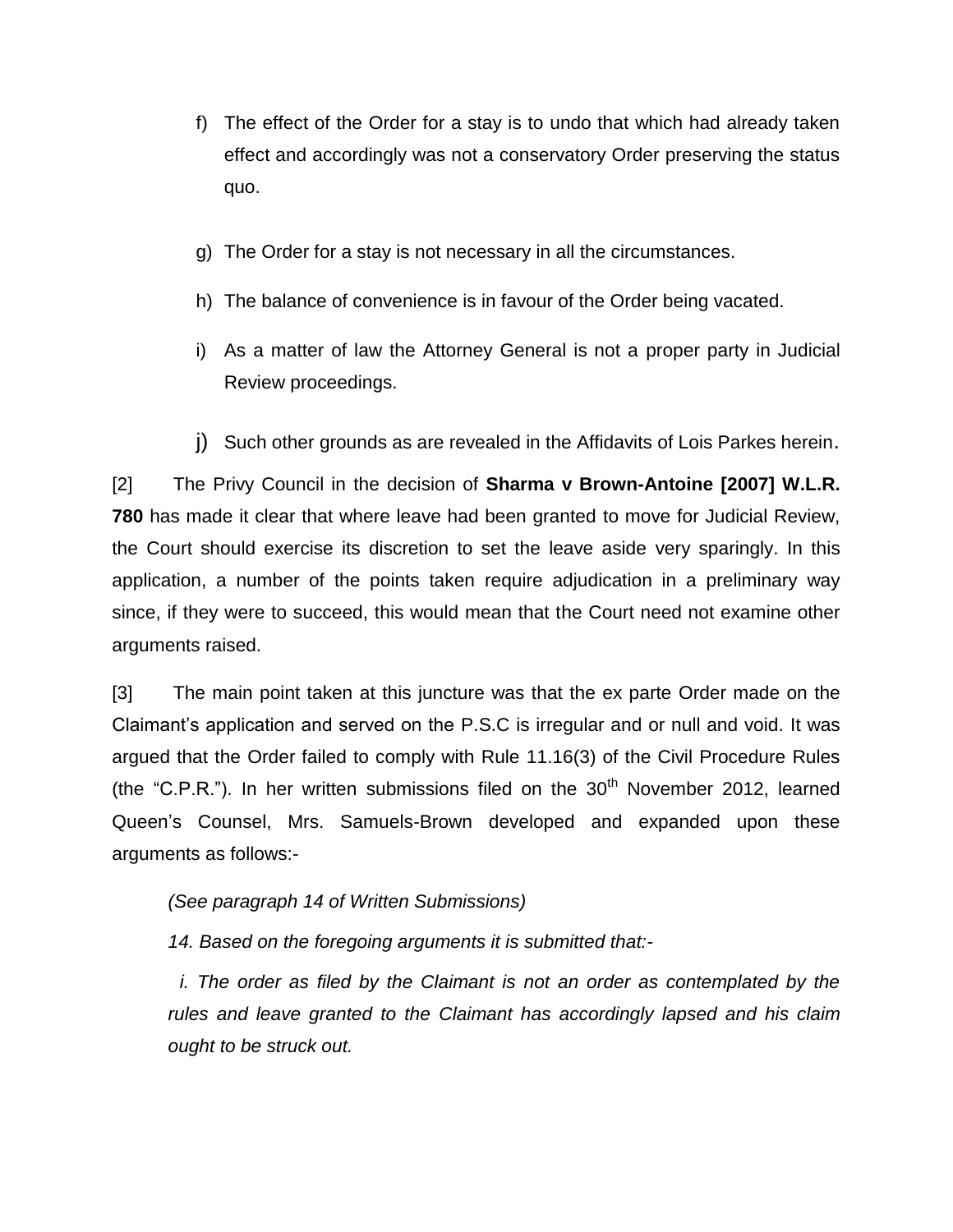*ii. Alternatively, an irregular and or incomplete or erroneous order has been filed and or there has been a failure to comply with a rule which requires rectification by the Court pursuant to Rule 26.9 of the Civil Procedure Rules.*

iii. In accordance with (ii) above, the Court may direct that a proper order be *filed and served and also extend the time for service of an order compliant with the rules.*

[4] Mrs. Samuels-Brown also went on to argue that in the event that the Public Service Commission required an extension of time for making the application to set aside leave, then the Court has been provided with good, cogent and substantial reasons on the basis of which it could exercise its discretion extending the time.

[5] Rule 11.16 reads as follows:-

**Application to set aside or vary order made on application made without notice**

*11.16 (1) A respondent to whom notice of an application was not given may apply to the Court for any order made on the application to be set aside or varied and for the application to be dealt with again.*

> *(2) A respondent must make such an application not more than 14 days after the date on which the order was served on the respondent.*

> *(3) An order made on an application of which notice was not given must contain a statement telling the respondent of the right to make an application under this rule.*

### **Relationship between Rule 11.16 and Part 56 of the Civil Procedure Rules**

[6] Counsel for the Claimant, Mr. Ian Wilkinson, and Mrs. Shawn Wilkinson, who each made oral submissions on different hearing dates, in their written submissions dated  $30<sup>th</sup>$  November 2012 contend that Rule 11.16 is not applicable to Part 56 of the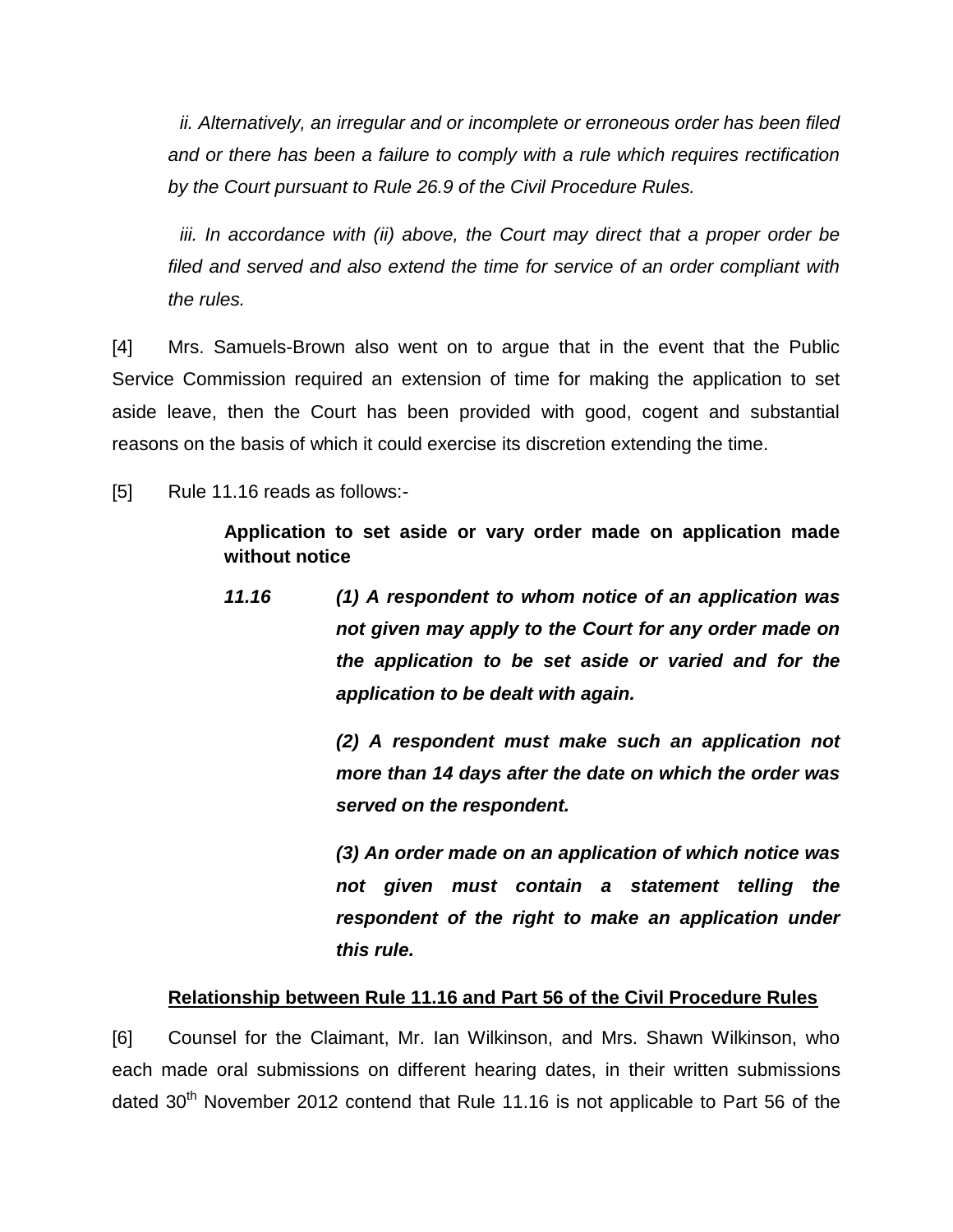CPR. Relying on the dicta of Panton JA in the Court of Appeal decision of *Golding v*  **Simpson Miller** SCCA No. 3 of 2008 (delivered 11 April 2008) it was argued that unless the general provisions of the CPR are specifically imported into Part 56, they are not applicable. It was further argued by the Respondent that unlike rule 56.13(1) which specifically states that Parts 25 to 27 of the CPR are applicable at the First Hearing, no such reference is found where Part 11.16 is concerned. It was also submitted that importing Rule 11.16 into Part 56 would lead to procedural incoherence.

[7] One of the fundamental aims of the CPR is to improve efficiency in civil proceedings. The CPR contains some specific Parts which deal with particular types of civil proceedings. For example, Part 76 governs Matrimonial Proceedings, Part 67 deals with Administration Claims, Part 68 deals with Probate and Part 56 deals with Administrative law. The aim of this is to ensure that such matters proceed in a manner that is expeditious, just and in a way suited to the specific nature of the proceedings in issue. In each of these Parts, the rule makers have set out how proceedings are to be commenced, how service is to be effected, and other important matters relative to the conduct and adjudication of those claims. Where other general rules of the C.P.R. are to have any effect on those special rules, the rule makers have made express reference to such rules or they have been incorporated by reference or by necessary implication. Outside of such express intent, broadly speaking, the format and layout of the C.P.R. demonstrates an intention on the part of the rule makers to have those special proceedings regulated by the rules which are specifically applicable to them.

[8] In the decision of *Golding v Simpson-Miller*, Counsel for the Respondent in that case had submitted that the Court should embrace the provisions of Part 11 of the Rules (which deals with Applications for Court Orders) so that the Court could vary the condition imposed by rule 56.4 (12) of the CPR. Panton JA rejected this argument and at paragraph 10 of the Court's written judgment stated:

> *"Part 11 of the Civil Procedure Rules provides "general rules" in relation to applications for Court Orders, whereas Part 56 deals specifically with Administrative Law. Where it is intended that these specific rules are to be affected by other rules, it is so stated. For*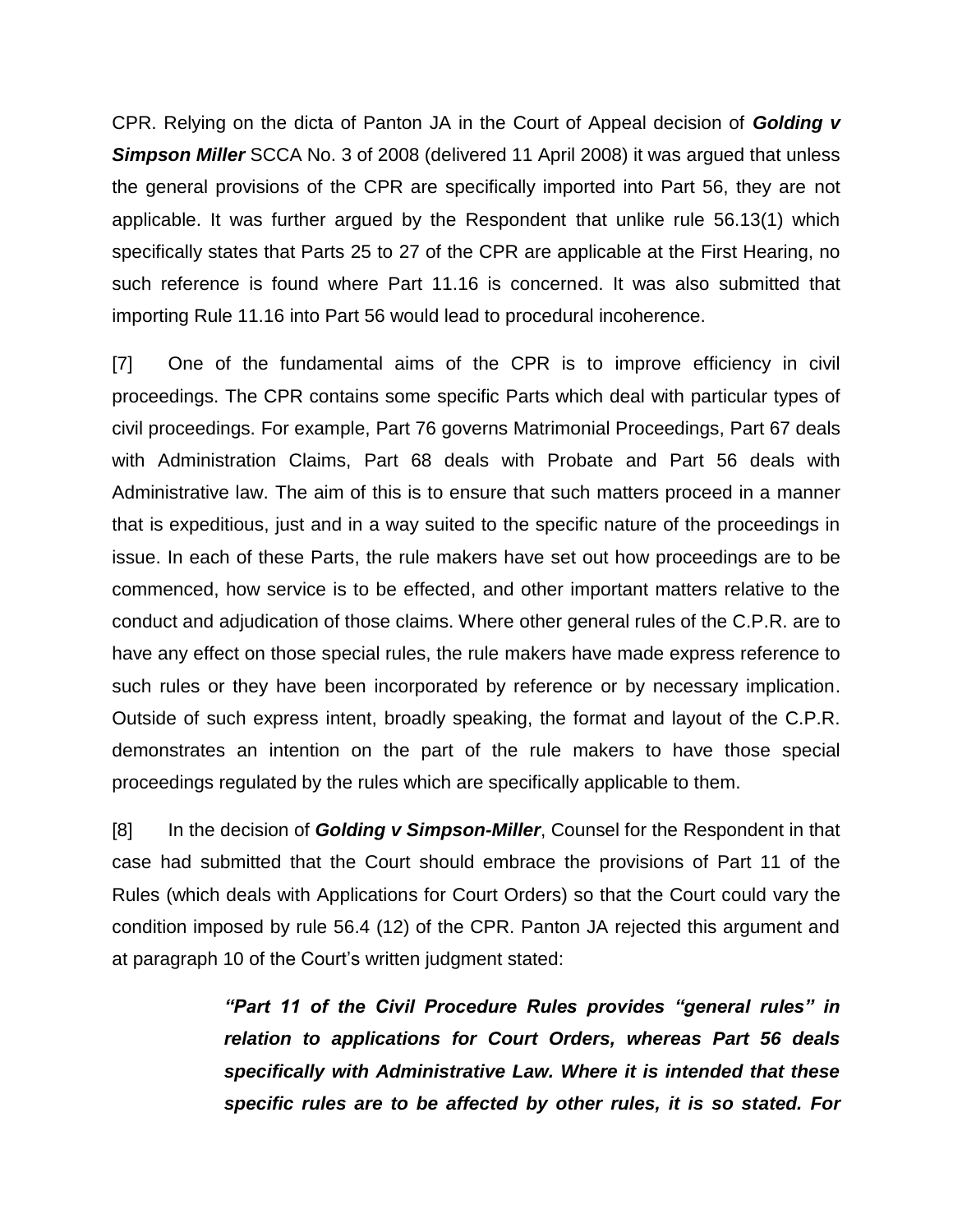*example, in Rule 56.13(1), it is provided that parts 25 to 27 of the Rules apply. This Provision reads thus:*

*"At the first hearing the judge must give any directions that may be required to ensure the expeditious and just trial of the claim and parts 25 to 27 of these rules apply."*

*It cannot be that without there being a statement to that effect, the special rules are to be watered down by any and every other provision in the body of rules. That would be a mockery of the entire rules and provide countless loopholes for dilatory litigants and their attorneys-at-law. The whole point of providing for the orderly conduct of litigation would be defeated."*

[9] In my judgment, there being no specific reference to Part 11 in Rules 56.3, 56.4 and 56.11 (4) (c) Part 11 can have no bearing on the procedures set out therein. There are valid reasons why the makers of the rules would not have contemplated Part 11, and specifically Rule 11.16, having any effect on applications for leave to apply for Judicial Review. One such reason as asserted by the Claimant is that it would essentially result in substantive and procedural incoherence and procedural absurdity. At paragraph 20 of the written submissions dated  $30<sup>th</sup>$  November, 2012, it is pointed out that:

> "*By way of calculation, having regard to the facts of this case, the Claimant was granted leave from the 16th day of March 2012 on condition that a claim for judicial review was filed within 14 days of receipt of the order granting leave. This***[order]** *was served on the Respondents on the same date-the 16th of March 2012. If, on the First Respondent's argument, Rule 11.16(3) should apply to the instant proceedings, then the Respondents should have been notified that they had until March 30, 2012 to apply to set aside the order even though the Order permitted the Claimant until this date to file his*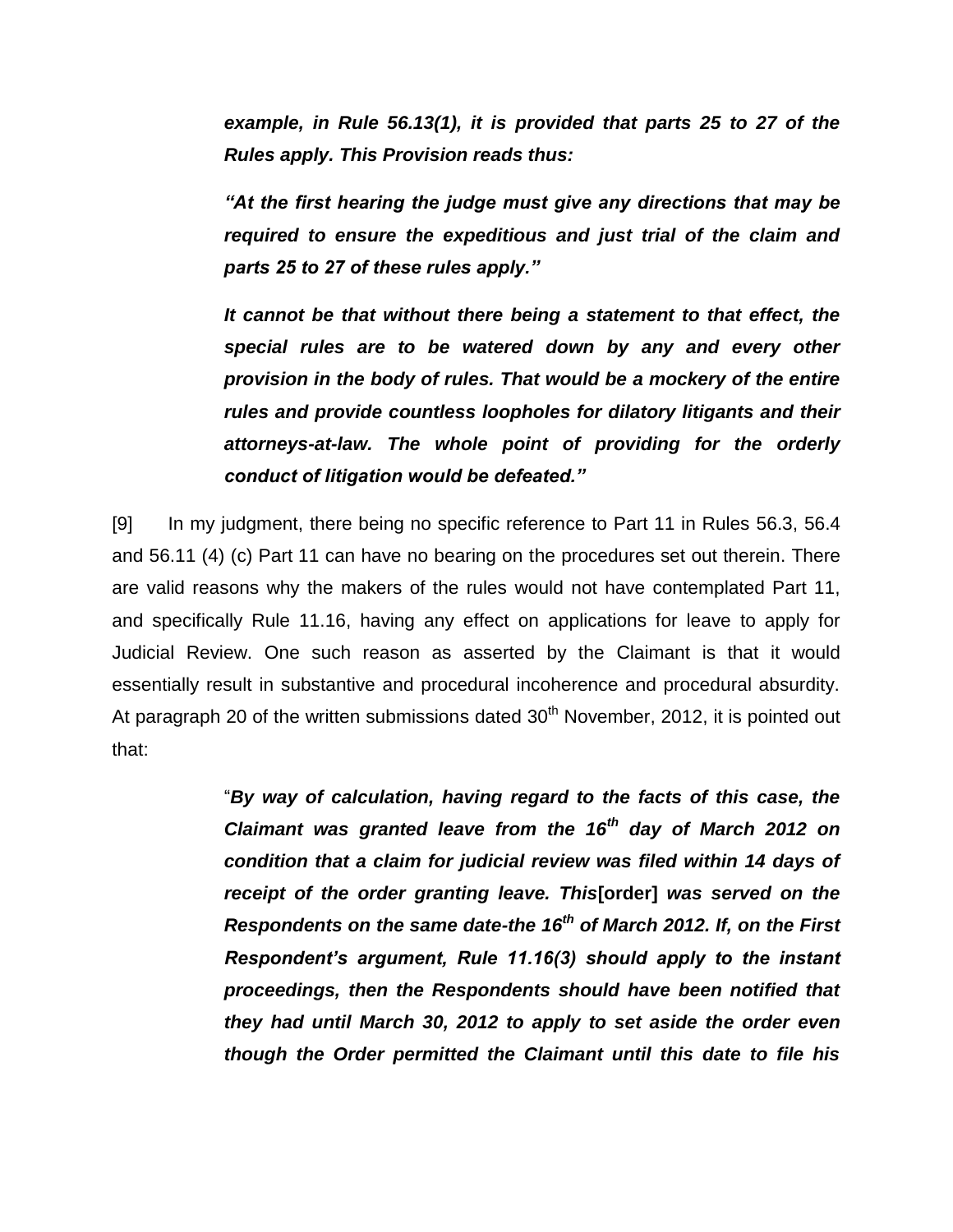# *judicial review claim failing which the Claimant could not do so. This would have led to a clear procedural absurdity and illogicality."*

[10] I agree with the Respondent that the consequence if that position was taken would be that a litigant could challenge an order for leave, at a stage when the order is conditional and at a time when the successful claimant is mandated to file his claim for Judicial Review. This would clearly lead to some procedural difficulty and overlap in proceedings which would be contrary to the overriding objective. The grant of leave is made *conditional* on the Applicant filing a claim within 14 days as mandated by Rule 56.4(12). If the Applicant does not file the fixed date claim form making a claim for Judicial Review, then the conditional leave will lapse or expire (See *Golding v*  **Simpson-Miller).** If a Respondent were to be allowed to challenge the conditional leave within the same time period set out in Part 11.16 (2) and the Applicant to whom leave is granted defaults, then the result would have been a multiplicity of proceedings, that would not necessarily further the overriding objective.

[11] However more fundamentally, the nature of the application for leave to apply for Judicial Review indicates that Rule 11.16 and Part 11 generally would not be applicable to the rules dealing with such applications. In Judicial Review proceedings, an applicant has to obtain the Court's leave before a claim can be brought against a public body for judicial review. In this area of the law, since the Applicant may simply be seeking the Court's permission to bring such a claim, (as opposed to also seeking interim relief) the Rules expressly contemplate such an application being made ex parte. Indeed Rule 56.3(2) states that an application for leave may be made without notice. Rules 56.4(1) and 56.4(2) respectively state that the application must be considered forthwith and that the judge may grant leave without hearing even the applicant, much less the Respondent. Rule 56.4(4) states that a judge may direct that notice of the hearing be given to the Respondent or the Attorney-General. This is in complete contrast and totally distinguishable from the applications contemplated by Part 11. Rule 11.8 (1) tells us implicitly that the applications contemplated under that Part are not those for leave to apply for judicial review. This Rule states the general rule as being that the applicant must give notice of the application to each respondent. Also, if one looks at Part 56.3 (3)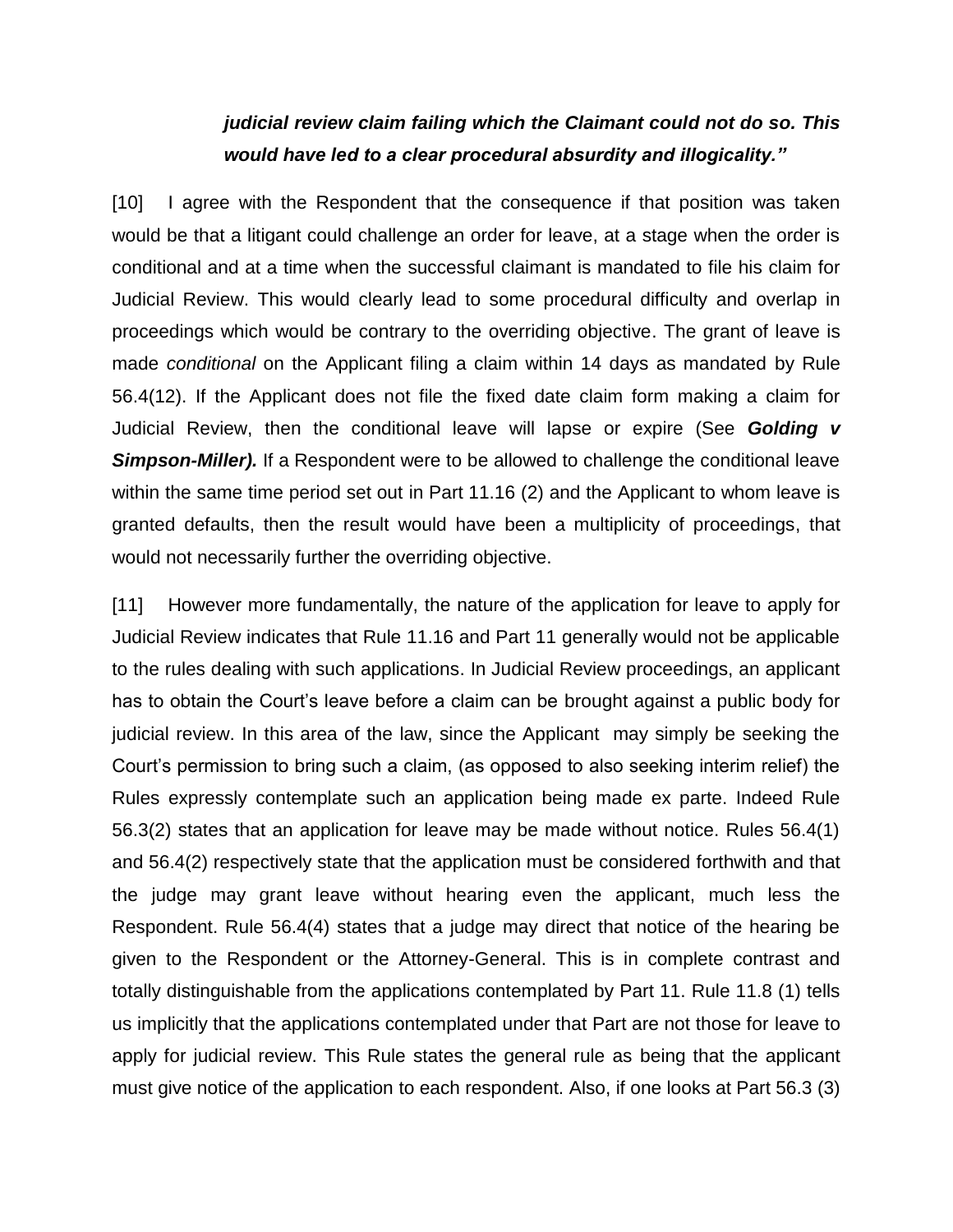and looks at the content of what an application for leave ought to contain, the requirements differ fundamentally from a general application for court orders. This to my mind, is yet another indication that the rule makers clearly did not intend that the general provisions of Part 11 were to have any effect on the rules in Part 56 that deal with leave.

[12] By not making any reference to Part 11, particularly as it relates to the setting aside of leave, the makers of the rules were contemplating a wholly different regime for challenges to ex parte orders for leave to apply for Judicial Review. It seems to me that the rule makers contemplated such applications being made at the First Hearing and not during the time when the order for leave would remain conditional, or in the period specified in Rule 11.16. Rule 56.13(1) clearly states that Parts 25 to 27 of the Rules apply to the First Hearing. The First Hearing in Judicial Review proceedings is akin to a case management conference and the rules envisioned that at that time, parties would make applications that would contribute to the management of the case. An application to set aside an ex parte order would be such an application.

[13] **Rule 26.1(2)(v), and Rule 26.1(7), which are listed under the heading "The court's general powers of management" state:**

*26.1 (2) Except where these Rules provide otherwise, the court may-*

*.........*

*(v) take any steps, given any other direction or make any other order for the purpose of managing the case and furthering the overriding objective.*

*26.1. (7) A power of the Court under these Rules to make an order includes a power to vary or revoke that order.*

[14] The above clearly demonstrates that the Court would have the power at the First Hearing to hear an application to set aside an order for permission/ leave**.**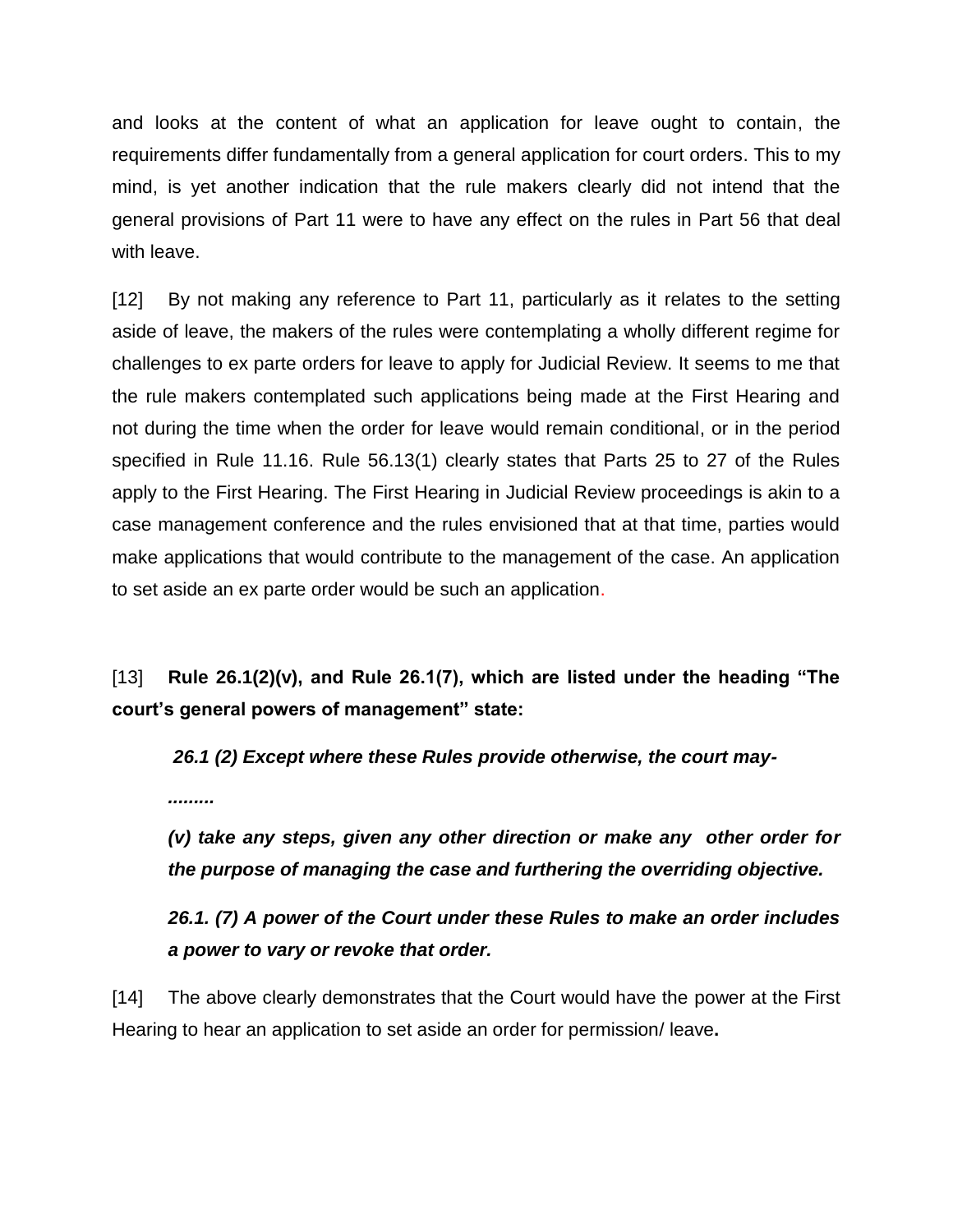[15] In reaching the conclusion that Part 11 has no effect on the Rules in Part 56 of the Civil Procedure Rules referred to in paragraphs 9 & 11 above, it is therefore my decision that the order for leave would not be void or invalid as there would not have been a requirement for it to contain the Notice as contemplated by Rule 11.16(3). Nor would there be any need to consider an application for extension of time for making the Application to set aside.

[16] However, in the event that I am wrong in deciding that Rule 11.16 has no applicability to those Rules, I have gone on to consider the effect of Rule 11.16 (2) and 11.16(3) of the CPR.

## **Meaning of "Must" in Rule 11.16(2) and 11.16(3) CPR**

[17] Both the Applicants and the Respondent have argued that "must" can have either of two effects, depending on the context in which it is used. It can either indicate a mandatory requirement or a permissible/directory one. Both sides have cited authorities that looked at the different contexts in which the Court has been called upon to interpret the meaning of the word "must".

[18] In the decision of **Dorothy Vendryes v Dr. Richard Keane and Karene Keane SCCA no.1 of 2009 (del. 15<sup>th</sup> April 2011)** Sykes J had set aside a default judgment on the basis that it was irregularly entered due to the respondent's failure to comply with rule 8.16(1) of the CPR. Sykes J. had interpreted the word "must" in that rule as being mandatory. The Court of Appeal upheld that aspect of the decision of my learned brother, Sykes J who had reasoned that :–

> *"[the] objective of access to justice and telling the defendant of his rights are vital components of the new civil litigation process that ought to be reinforced and strengthened. Were I to decide that these documents need not be served, I would be undermining an important concept that permeates the CPR. More important, I would be deciding that "must" in the rules does not mean what it says. I do not see any good reason for treating the word as meaning less than mandatory."*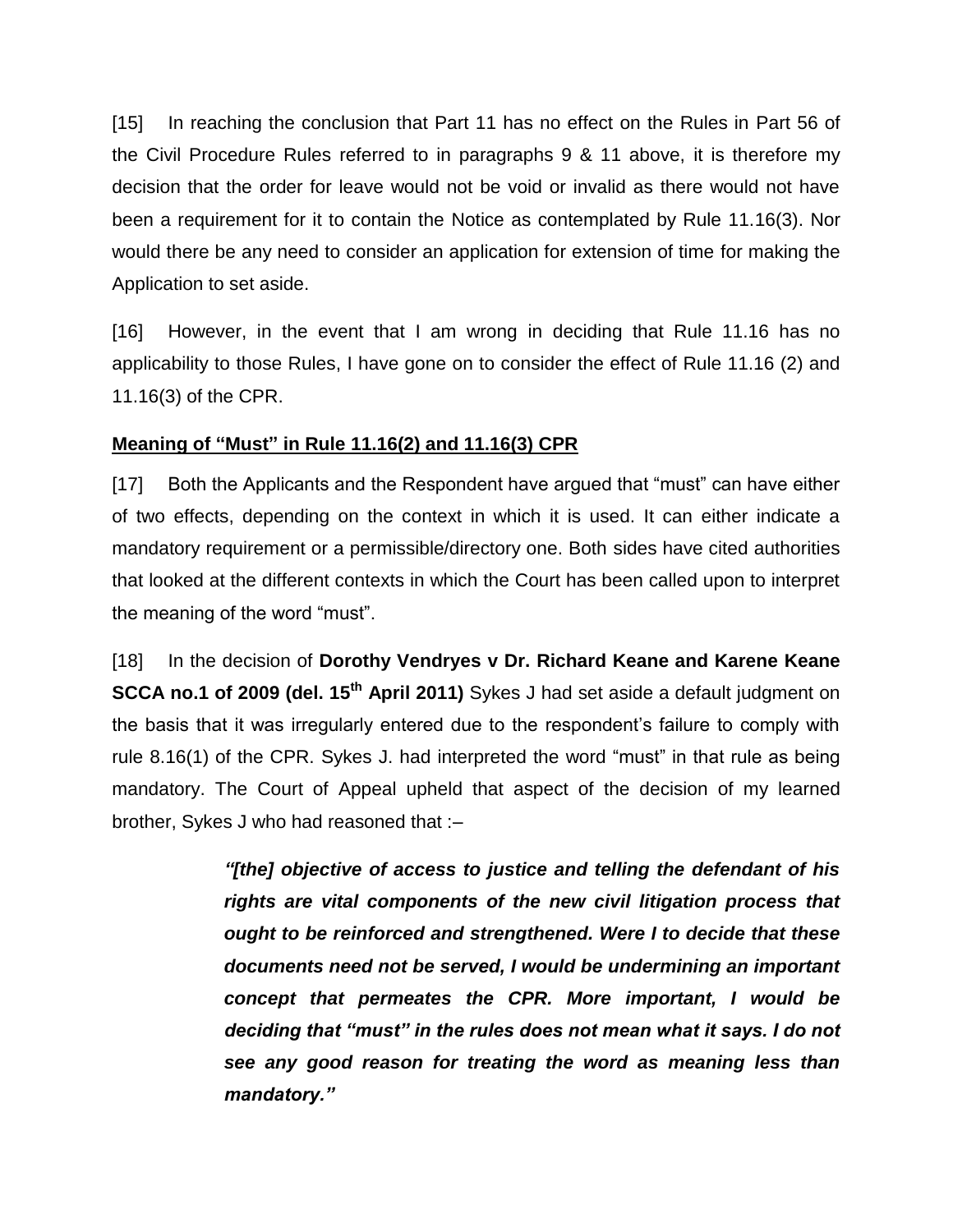[19] In adopting this reasoning, the P.S.C had argued that the requirement that the notice to the party who was excluded from an ex parte hearing be contained in the order obtained is to ensure objective access to justice and equality of arms in the civil courts. It was its argument that the purpose for which the inscription is to be included makes it mandatory.

[20] The Respondents agree that where a rule directs that certain information be provided and this information is of a substantial and important nature in the sense that its absence would imperil the claim or the defence of the matter or be likely to cause an injustice, the Court is more likely to view the rule as being mandatory rather than directory. This is so even where there are no sanctions for non-compliance. However, learned counsel submitted, that this is not the situation in the case at bar.

[21] In the decision of **Hoip Gregory v Vincent Armstrong** (SCCA No. 80 of 2006 Application No. 81/2006; **Hoip Gregory v O'Brien Kennedy** SCCA No. 81of 2006; Application No. 165/2006) Delivered 23<sup>rd</sup> August 2012, Brooks JA considered the meaning of "must" as used in rule 2.4 (1) of the Court of Appeal Rules. After examining the various authorities, Brooks JA held that "must" as used in that rule was of a directory nature, rather than mandatory. He reasoned that there being no provision that stipulates that the notice of appeal is invalid if the written submissions do not accompany them, or other sanction for breaching its provisions, this lends itself to the conclusion that in that context "must" is directory rather than mandatory. At paragraph 24 of the Written submission of the Respondent, they too argue that like Rule 2.4 (1), the fact that there is no provision which stipulates that an ex parte order filed without compliance with rule 11.16(3) is invalid and the fact that no sanction is stipulated, are indicative of a lack of intention on the part of the legislature that such an order (otherwise valid) would be rendered invalid as contended by the P.S.C.

[22] In my judgment, even though the rationale for wanting to include the notice in the order is to make the litigant aware of his or her rights when faced with an ex parte order, the absence of the notice does not invalidate an otherwise valid order.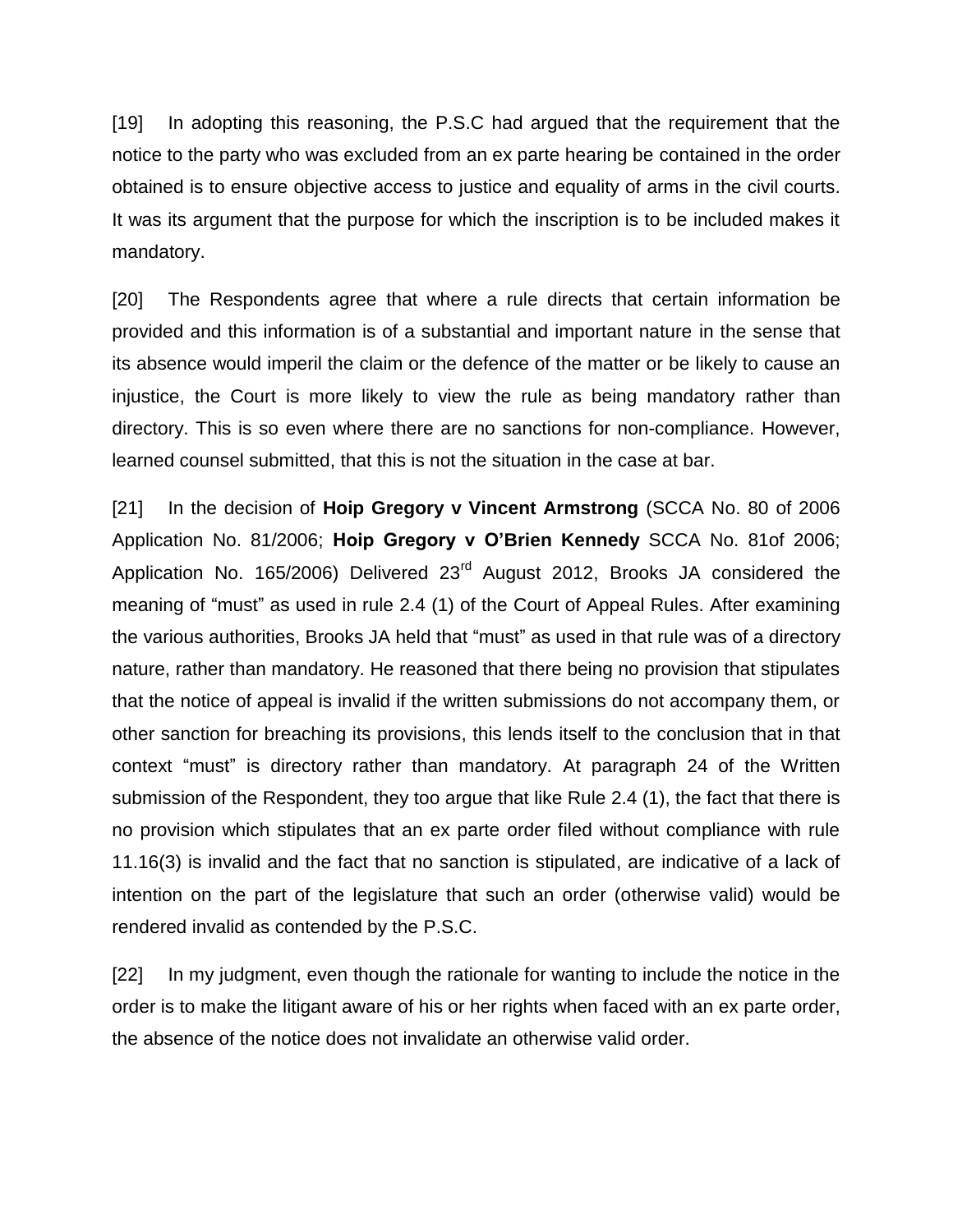[23] When a judge adjudicates on an application, the orders made usually reflect what the Applicant has sought in his application, or in some instances the order may be one which the judge is mandated by a specific rule in the CPR to make. For example, by virtue of Rule 56.4(9) where the application is for an order of prohibition or certiorari, the Judge is mandated to direct whether or not the grant of leave operates as stay of the proceedings. In the case of rule 11.16(3), the language is quite different. It does not speak of the judge directing or being mandated to direct anything at all. Rather it states that the order "must contain a statement telling the respondent of the right..." to challenge the order made ex parte. (my emphasis). This language does not correspond to that used in respect of orders required to be made by the judge. The notice or statement, whilst important, is therefore a procedural formality. It does not go to the substance of the order itself. Consequently where it is absent, it is not a defect which will render the order void. Rule 11.16(3) is in my judgment directed at the formal order and not the adjudicating decision of a judicial nature embodied in the substantive order.

[24] At paragraph 12 of the decision of **Hoip Gregory**, Brooks JA stated,

"....there are circumstances which sometimes arise that require a defaulting applicant to succeed, despite his default. In some of those circumstances, **practicality** demands that successful result."

[25] In that case, Brooks JA had cited from the decision of **Saunder v Green and others 2005 HCV 2868** in which Sykes J in considering whether to set aside a default judgment had commented that the "risk of injustice to the claimant must be considered because justice cannot be for the defendant alone or for one party."

[26] In the instant case, if the Court were to find that the absence of the notice invalidates the order made ex parte, it would mean that the Court's resources would have been wasted in hearing and making this order. This conclusion would clearly lead to injustice. The fact that the Applicants are before the Courts challenging the order means that the lack of the notice did not deprive them of a right. It merely arguably means that they were not notified of their right to set aside within a particular time frame and therefore ought not to be unduly prejudiced by a late application.